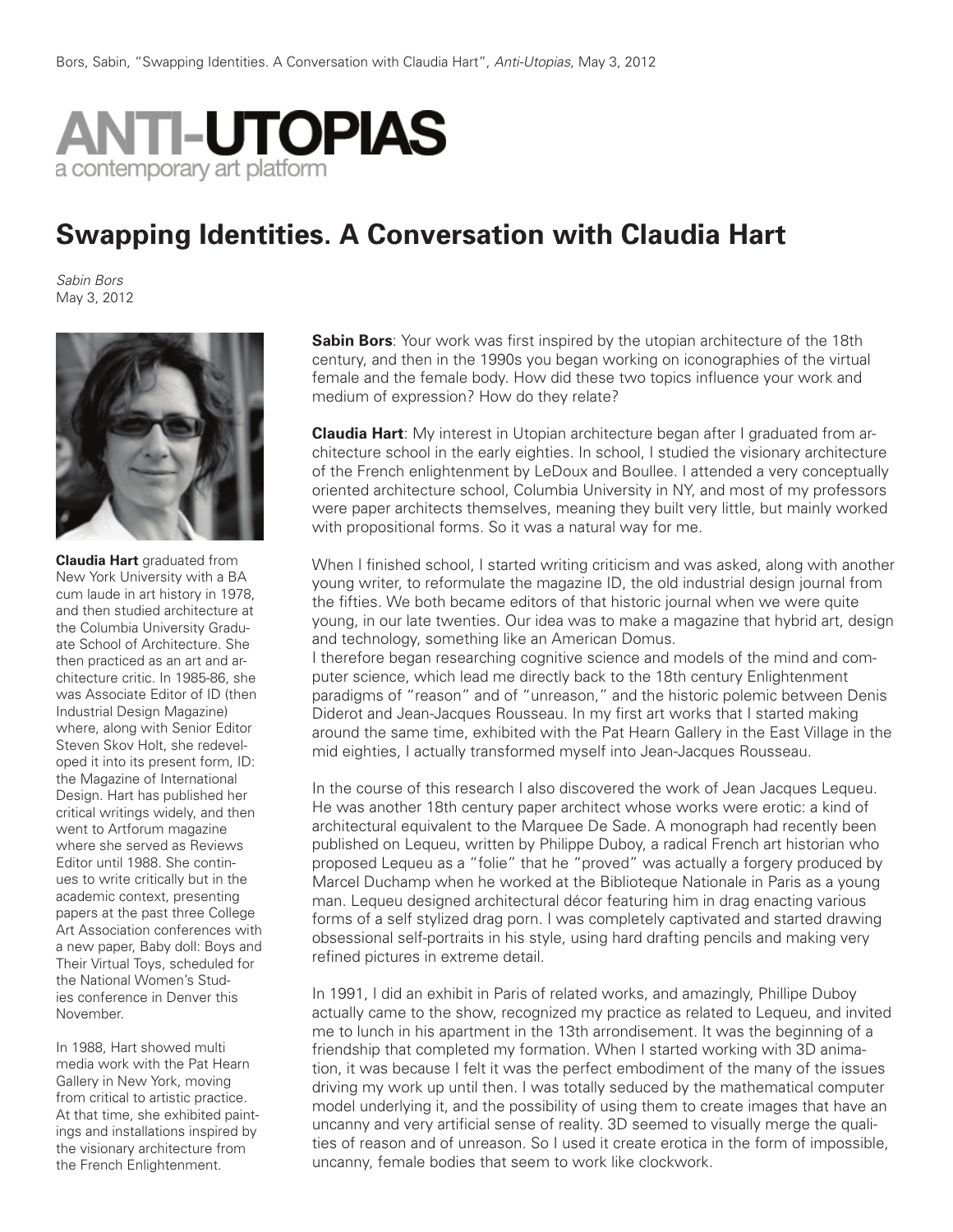After receiving an NEA Fellowship in 1989, she shifted her practice to Europe where she spent ten years and received numerous fellowships, including the Kunstfond Bonn, Stiftung Kulturfonds, the Stiftung Luftbrueckendank Grant, the Arts International Foundation Grant, the Kunstlerhaus Bethanian grant and two fellowships from the American Center in Paris. In Europe she exhibited widely with galleries and museums. Her work from this time has been collected by the Museum of Modern Art, NY; The Metropolitan Museum, NY; The MIT List Center, Cambridge; The Vera List Center for Art and Politics, New School, New York; The San Diego Museum of Contemporary Art; the Museum of Contemporary Art, Berlin; and the Sammlung Goetz Museum, Munich.

Hart is currently an Associate Professor in the department of Film, Video, New Media and Animation at the School of the Art Institute of Chicago. She is represented by bitforms gallery, NY. Her new works are part of The Sandor Family Collection, Chicago, the Teutloff Photo + Video Collection, Cologne, and the Borosan Collection, Istanbul, among others.

**Sabin Bors**: Some critics have insisted on the "utopian" character of the landscapes you create. What is the role of this utopian referent in your art?

**Claudia Hart**: I don't think of them as utopian. I think of the space of my work as a site of the uncanny, a world which is both dead and alive at the same time, that is both yes and no. I imagine my environments as mind models, but ones that are filled with paradoxes and contradictions and are somewhat perverse. I also want them to be mesmerizing and to lull the viewer into a contemplative, hypnotic state, so to be a space of reverie.



**Sabin Bors**: In your work, the natural is always seen through a mechanic lens. Why do you give it this mechanized function?

**Claudia Hart**: We are living in a time where the human and the natural are melting down and swapping identities, so this is part of it. The other part is the context in which I developed this work. I was teaching in a "Pixar" approved school where all of the students wanted to make either cartoons or men in armor, or soldiers, or monsters, for first-person shooter games designed for adolescent boys. This is a very conventional culture that is resistant to self criticism or self reflection. So I wanted to introduce an element of the "sublime," meaning that idea from the Romantic period, about nature, into this kind of corporate technocratic culture. I used to make my pieces as in-class demos. It was a kind of sociological experiment. It was very unsettling for them.

**Sabin Bors**: Technology is a mediating environment, one that you traced back to its Christian origins and the exercise of a religious, political, and economical power. It is deeply rooted in the scientific advance of society. How do you interpret the sciencereligion binome in today's society?

**Claudia Hart**: I think there's a difference between science and bureaucratic technocracy. When I traced technology to monastic culture, I was doing this as part of a feminist critique of male, homo-social engineering culture. I identified it with feelings of anxiety and hostility, not just towards women, but also towards those things that are culturally identified with the female, including the sensual. I also thought of this kind of engineering culture as embracing a certain kind of rigid binary thinking.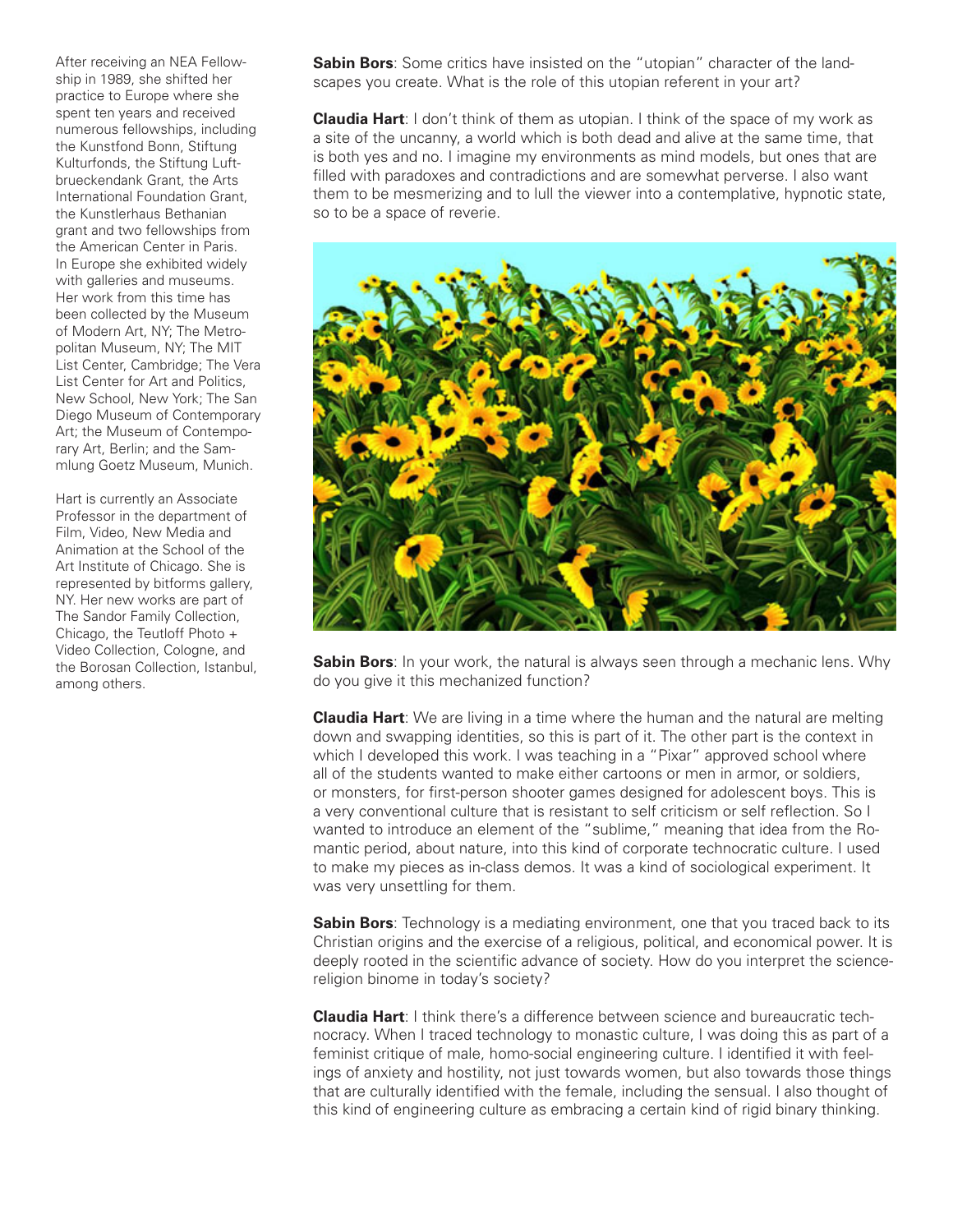But you see it in the extremely right-wing, fundamentalist Christian culture that has gripped the USA for the past 20 years. It is characterized by a kind of polarized simple-minded, black-and-white thinking. And in fact this is a culture that also rejects the science, higher education, nuanced thinking of any kind, and for specific examples, climate change and global warming, and even the concept of evolution.



**Sabin Bors**: How does the virtual female inform the cultural fields and their relation to consumer products? And how does the female body break away from homosocial cultures?

**Claudia Hart**: It's not the female body per se that I am positing, but the whole world that I am creating with all of the elements in it that I've already described. Also, please note, I happen to be a female, and in addition to being a stand-in for me, my virtual women are a far cry from the usual folks one finds in game worlds and other VR environments. In my world, there is nothing much is going on, no tasks to accomplish and no problems to solve. All there is to do is watch the grass grow. It's a world outside of the idea of efficiency, rationalistic systems, industry pipelines, and is pretty much purposeless. It has no use-value.

**Sabin Bors**: What is pornographic and what does sensual mean?

**Claudia Hart**: Well, first of all, porn is an industry. It has to do with consuming sex with humans in a depersonalized way and selling or buying it for money, as a product. It has to do with objectification and dehumanization. The sensual can include the erotic but more important, sensual knowledge comes through the senses and through the body rather than through analytic systemic thinking. I posit the sensual in resistance to and in relief from the bureaucratic, the corporate and the logo-centric.

**Sabin Bors**: I remember that for Can We Fall in Love with a Machine, you mentioned that virtual beings pose "on the brink of an evolutionary divide, hovering between animal, machine and conscious Subject". Where does the machine meet the animal? And how could virtuality contribute to the awakening of consciousness?

**Claudia Hart**: Ummm, did I really say that?

Well, it definitely already is creating a different kind of culture. The virtual highway, meaning the virtual space we find on the Internet and in shared virtual worlds, allows a special kind of meeting of minds between people whose bodies may be scattered all over the world – and separated by a number of years, such as the one that you and I are currently having, for example. The virtual commons is cultivating a new society and are transforming cultural constructions of the body and about the self.

**Sabin Bors**: How should one understand the idea of an "affective digital body"? I understand "affective" in its relation to the philosophy of Deleuze and Guattari, and separate it from the idea of "emotion"…

**Claudia Hart**: For me the affective digital body is one that is capable of conveying humanness, and can therefore elicit empathy on the part of the viewer. As an artist, this is THE most important thing as I'm interesting in communicating with my audience in a direct way.

As to Deleuze and Guattari: I actually never try to illustrate theory. Perhaps you can explain the relationship to me, I think that's YOUR job, isn't it?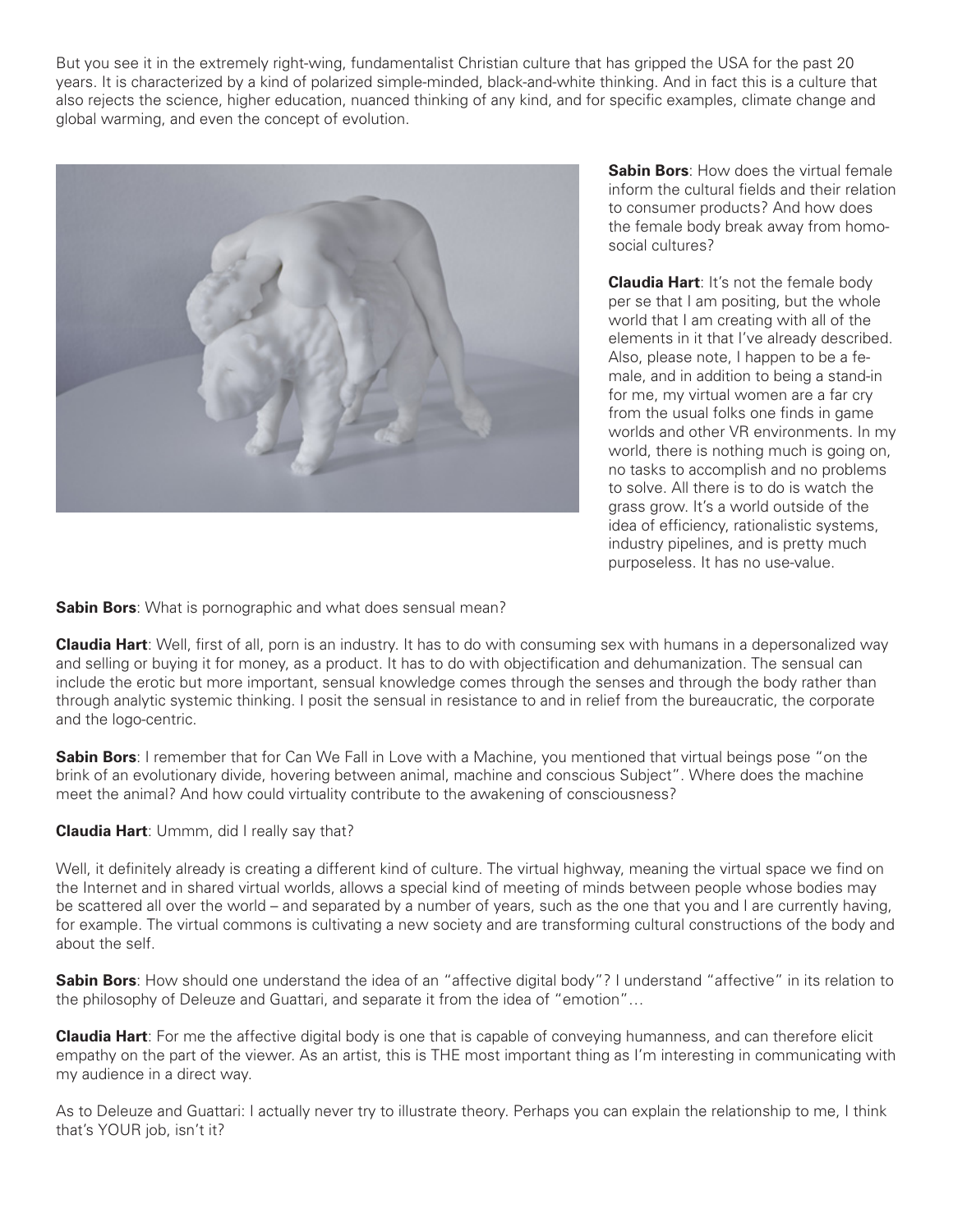

**Sabin Bors:** How could the alternative constructions of the virtual Subject inform and create an authentic, direct emotional exchange with people?

**Claudia Hart**: I think this is more an issue of representation than of virtuality. Figurative artists of all kinds have to define a way to communicate. And this would be through representations of the face, and gestures of the body. It is equally challenging for figurative painters and for live performers as for those like me who create virtual Subjects.

Interestingly, at The School of the Art Institute, my graduate advisees are divided equally among performance artists, film makers, video artists and artists dealing with virtual bodies. We all deal with the same issues of expression, affect and representation.

**Sabin Bors**: Our emotions are increasingly dependent on the evolution of emerging technologies. How do you see the future of this emotional engineering? Are we fated to fulfill the withering destiny of the technical Self?

**Claudia Hart**: The more masterful I become maneuvering high-end technologies, the more intuitive and natural it becomes to me and the more fluidly I can represent my dreams and allow images to flow out of me. I notice this to be the case with the really young artists, those who are true digital natives. Technology becomes prosthetic and an extension of the body, so if we so desire it. I think the technocratic is a function of the corporate bureaucratic mindset, not the technologies themselves.

**Sabin Bors**: The desacralization of the body in ancient Western traditions lead to the body's self-exhibition in Western mass-media. The body itself is but an image. A manipulation. A seducer. How do you interpret the split between visual régimes based on the semiotics of signification and those based on the semiotics of communication?

**Claudia Hart**: Mass media empties out everything in the sense that it is used to manipulate and coerce people to consume products that they don't need or want. It is also used to brain-wash them to accept patent falsehoods and things that are against their better interests, in order to turn them into passive subjects – meaning to truly subjugate them. That's why the American working class has so easily discarded their democratic rights, supports the Republican fundamentalist right, and has allowed the USA to decay into a corporate plutocracy. What could be worse than this?